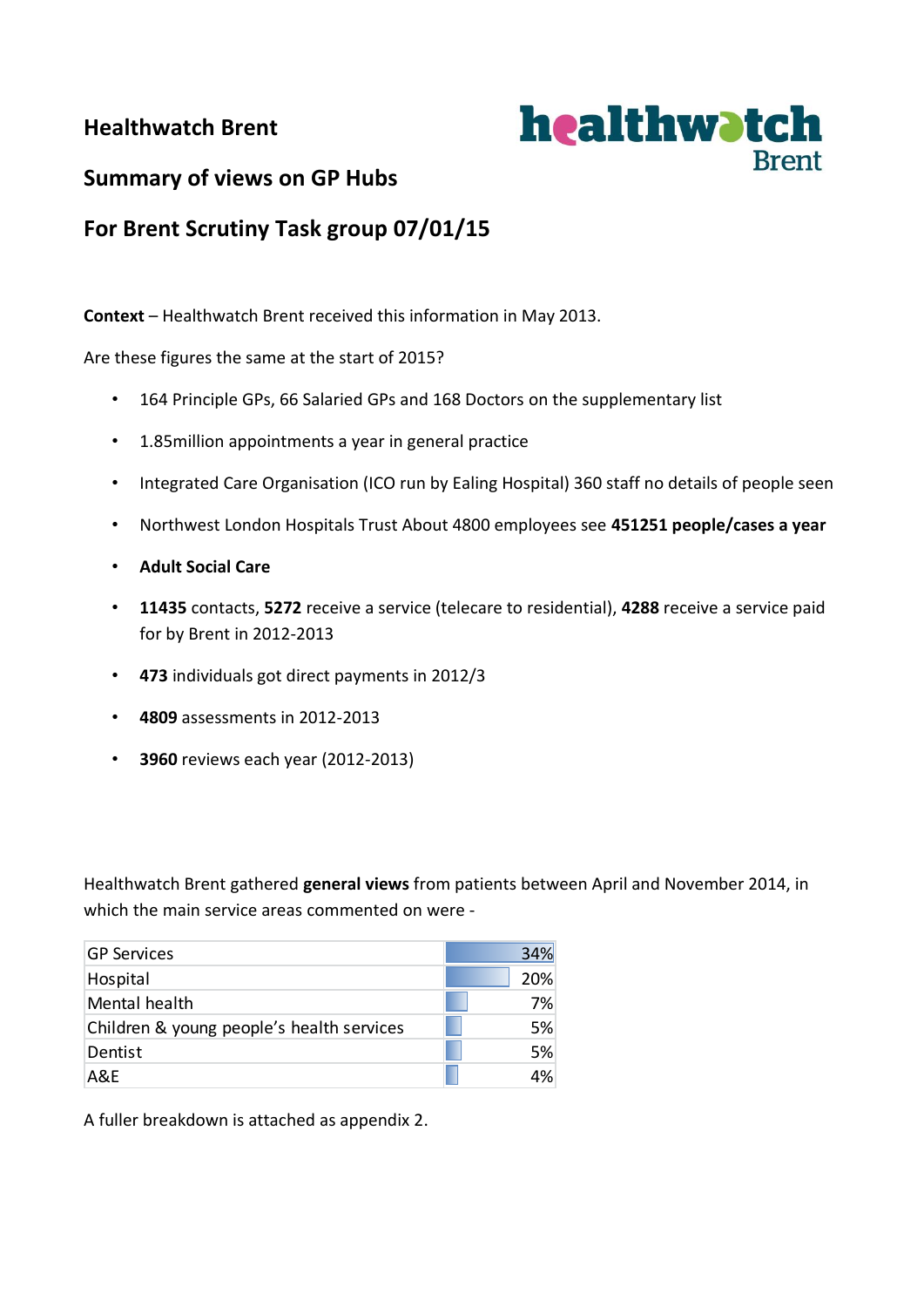In November and December 2014, Healthwatch Brent asked residents about **GP Hubs** via a questionnaire sent to members and contacts.

This group excluded groups who do not have access to the internet, including people with learning disabilities, older people and people with visual impairments.

We received 41 responses.

The full survey is attached as appendix 1.

Some of the most notable responses were –

#### **Knowledge of GP Hubs appointments -**

| No knowledge             |  |
|--------------------------|--|
| Yes                      |  |
| Vague understanding      |  |
| Inaccurate inderstanding |  |

6 people had used a Hub appointment. All 6 said this was satisfactory. 2 of those were people who said they did not know about GP Hubs.

Additionally, at Northwick Park Hospital A&E in December 2014 –

3 Brent of 10 Brent residents we spoke to said they knew of GP Hubs,

and 3 of 21 Harrow residents – note, Harrow do not have GP Hubs.

# **General experience of making a GP appointment?**

| Ok / Quite good / good / very good | 18 |
|------------------------------------|----|
| Poor / Bad / very bad              |    |
| Got poor lately                    |    |
| Emergency appts ok                 |    |
| General appts take weeks           |    |
| General appts take days            |    |
| Long wait To see own GP            |    |
| Phone issues                       |    |

Most people reported that making an emergency appointment is quick.

4 people said they would go to A&E for an emergency appointment.

2 people said they would phone 111.

Almost everyone had a positive view of there GP practice, and most people were prepared to wait for an appointment.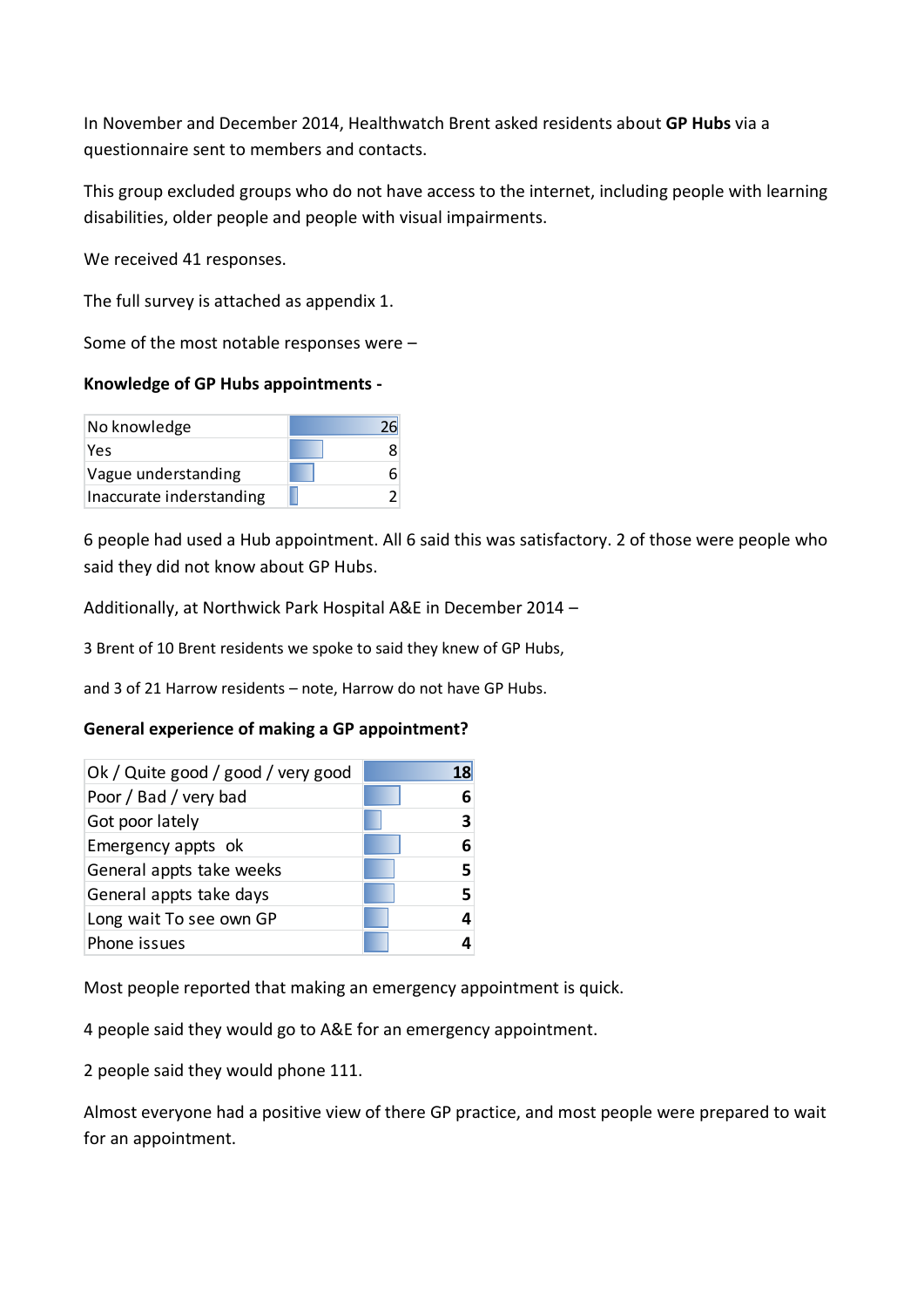Additionally, 6 of the10 Brent residents at NPH A&E said they did not know about the Urgent Care Centre at CMH.

Of the 35 people spoken to at NPH A&E the following numbers had used A&E in the past 12 months

| 5 times      |   |
|--------------|---|
| 4 times      |   |
| 3 times      | З |
| 2 times      | 5 |
| 1 time       |   |
| never before |   |

-

A more in depth HWB GP survey report is due to be published in Feb 2015. Whilst this will pick up the known concerns about appointment waiting times, the main focus will be on secondary concerns around communication, including referrals to secondary health services.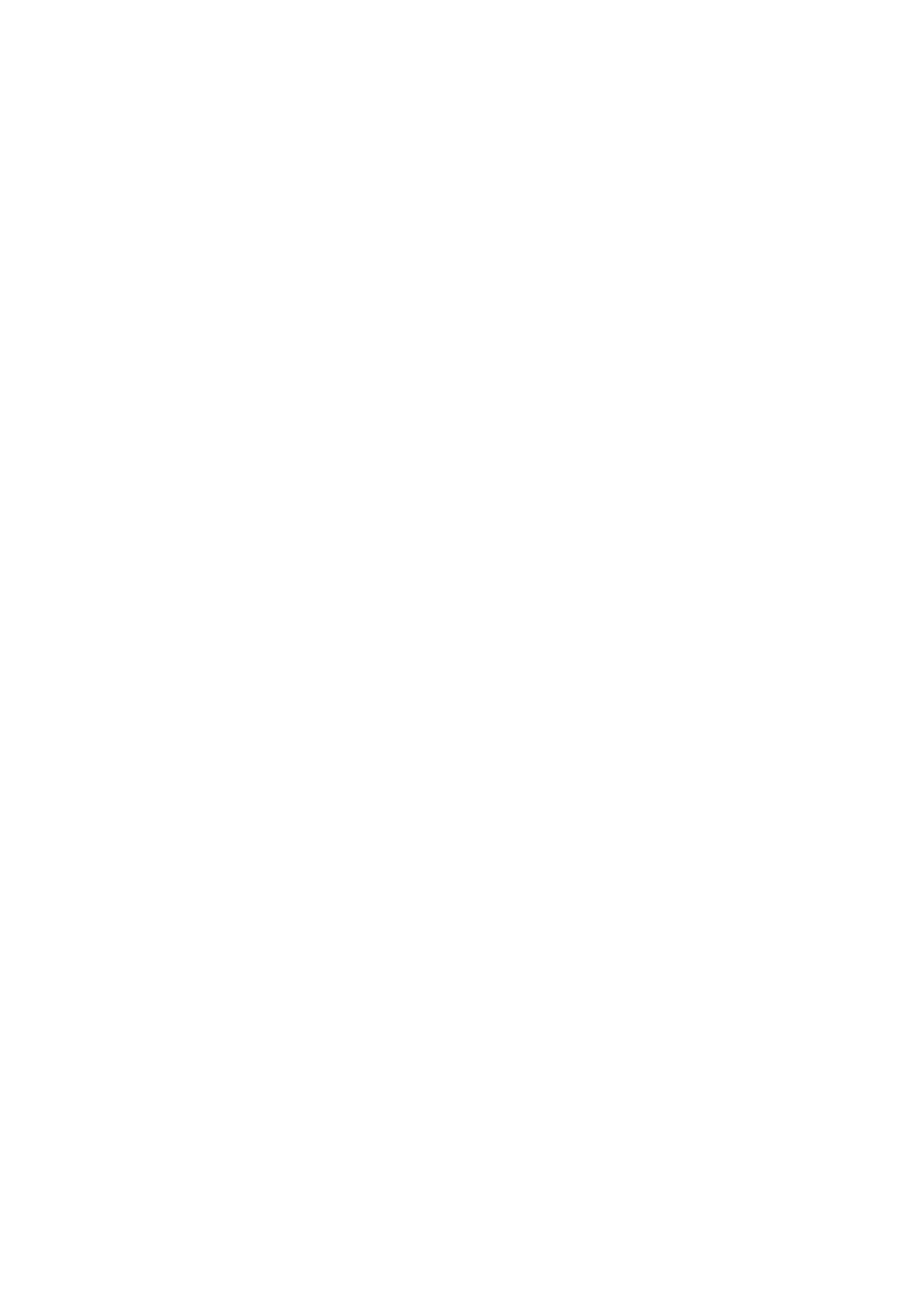**Appendix 1**

**Healthwatch Brent** 

**Summary of views on GP Hubs**

**For Brent Scrutiny Task group 07/01/15**

# Do you know about GP hubs in Brent? healthwatch **Brent**

**Healthwatch Brent surveyed members of the public in November/December 2014.**

We asked the following groups – Contacts by email, HWB members via bulletin, **Public at health centres and stalls, Elders Voice group, Health Focus Group**

| <b>Our question</b>                                                                           | What people said                                                                                                                                                                                                               | <b>Numbers of</b><br>responses                                |
|-----------------------------------------------------------------------------------------------|--------------------------------------------------------------------------------------------------------------------------------------------------------------------------------------------------------------------------------|---------------------------------------------------------------|
| Do you know what<br>a GP hub<br>appointment is?<br>If so, please say<br>what you think it is. | Total number of people who responded<br><b>No</b><br>Yes<br>Vaguely<br>Inaccurately                                                                                                                                            | 41<br>26<br>8<br>6<br>$\overline{2}$                          |
| How did you find<br>out about it?                                                             | NHS 'Your Healthcare Services in Brent' booklet<br>delivered to my home $-$ each of these had a vague<br>understanding<br>GP<br>National press<br><b>Healthwatch Brent</b><br>Radio 4<br><b>Health Focus Group</b><br>Internet | $\overline{\mathbf{4}}$<br>4<br>3<br>$\overline{2}$<br>1<br>1 |

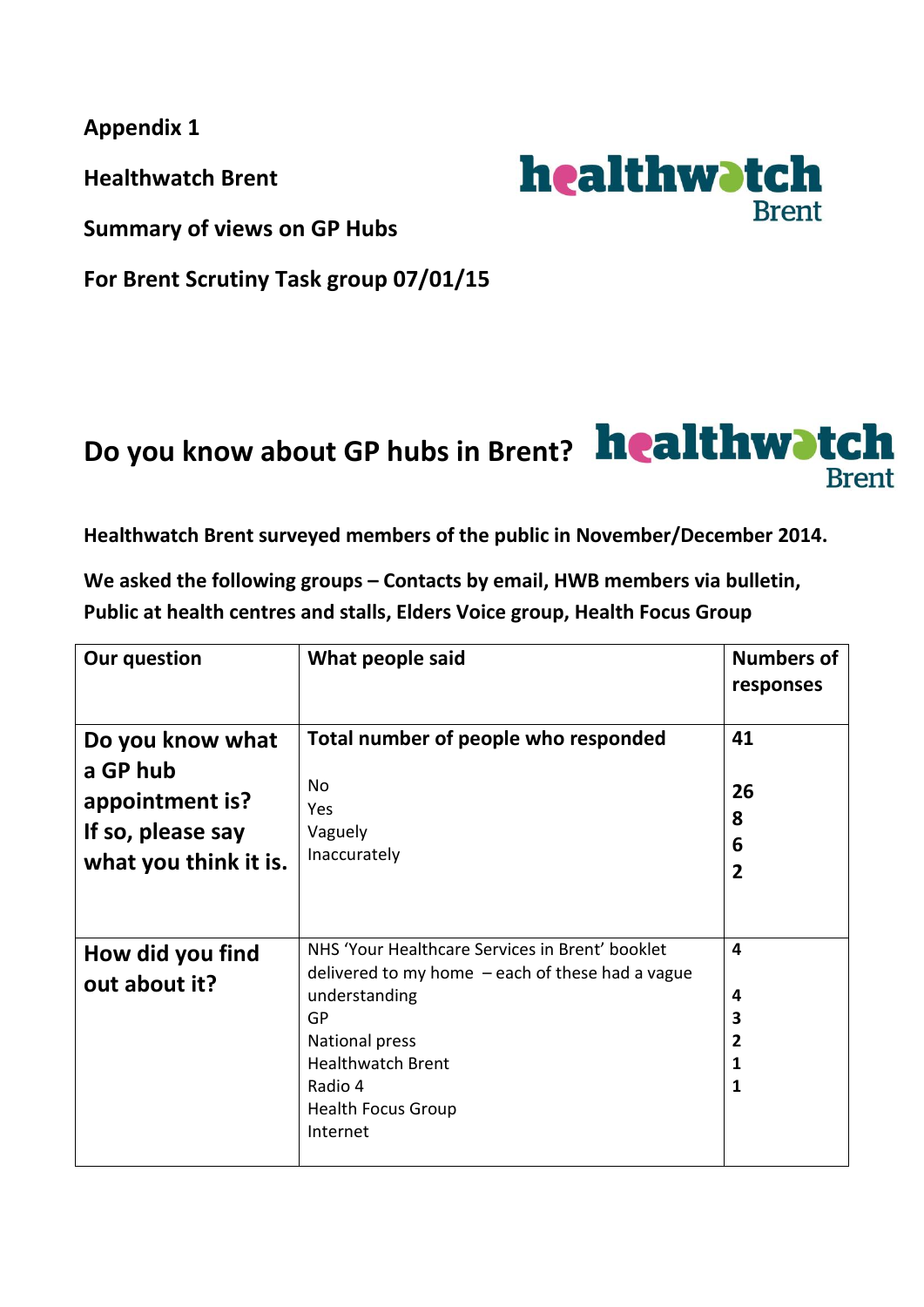| Have you ever been  | No                                                  | 36             |
|---------------------|-----------------------------------------------------|----------------|
| offered an          | Yes - including 2 patients who said no to the first |                |
| appointment at      | question and 1 advised to go to NHS drop-in         |                |
|                     | All 6 said this went well / ok / helpful            |                |
| another local       |                                                     |                |
| surgery? Did you    |                                                     |                |
| go, and how was it? |                                                     |                |
|                     |                                                     |                |
| What is your        | Yes and vague group had slightly more positive      |                |
| experience of       | comments                                            |                |
|                     |                                                     | 18             |
| making a GP         | Ok / Quite good / good / very good                  | 6              |
| appointment,        | Poor / Bad / very bad                               | 3              |
| generally?          | Got poor lately                                     | 6              |
|                     | Emergency appts ok<br>General appts -               | 5              |
|                     | Weeks                                               | 5              |
|                     | Days                                                | 4              |
|                     | Long wait To see own GP                             | 4              |
|                     | Phone issues                                        |                |
|                     |                                                     |                |
|                     | <b>Additional comments</b>                          |                |
|                     | If urgent you can go between 8:30 and 11am and      |                |
|                     | wait to see GP                                      | $\mathbf{1}$   |
|                     | Have to phone on the day - can't get advance appt   |                |
|                     | Emergency appt in the morning, but I can't attend   | 2              |
|                     | then                                                | 1              |
|                     | Have to call at 9 on the dot or all appts are gone  | 1              |
|                     | GP happy to do home visit                           | 1              |
|                     | Not good, but then found out I could get appt more  | $\mathbf{1}$   |
|                     | quickly                                             |                |
| What do you do if   | Wait                                                | 10             |
|                     | This hasn't happened                                | 9              |
| you can't get an    | Can sit and wait to be seen                         | 5              |
| appointment         | Go to A&E x4                                        | 4              |
| quickly enough?     | <b>Emergency appts</b>                              | 2              |
|                     | <b>Dial 111</b>                                     | $\overline{2}$ |
|                     | Ask for phone consultation                          | 1              |
|                     | Ask for a Hub appt                                  | $\mathbf{1}$   |
|                     | Go to pharmacy                                      | 1              |
|                     | Suffer                                              | 1<br>1         |
|                     | Pray<br>Don't know                                  | 1              |
|                     | No comment                                          | 3              |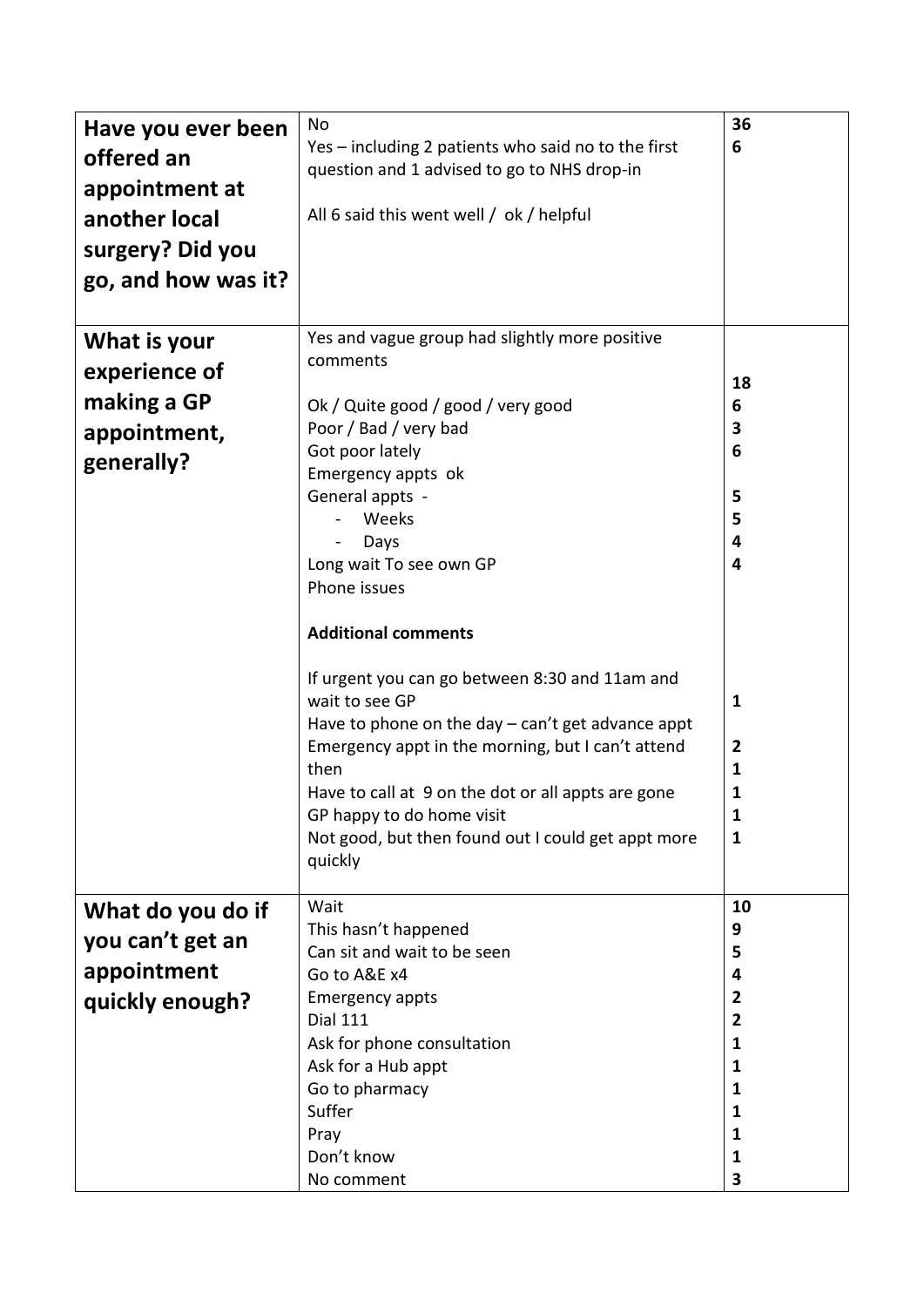| Is there anything                             | Great / very good / good practice                             | 17 |
|-----------------------------------------------|---------------------------------------------------------------|----|
| else you want to                              | Just the appointments system is bad<br>Hardly ever need to go |    |
| tell us about your                            | Good and bad                                                  |    |
| Can be rude sometimes<br>GP practice $-$ good |                                                               |    |
| or bad?                                       |                                                               |    |
|                                               |                                                               |    |

**If you want to know what GP hub appointments are, please visit:** 

**[http://www.brentccg.nhs.uk/en/news/113-more-gp-appointments-for-brent](http://www.brentccg.nhs.uk/en/news/113-more-gp-appointments-for-brent-residents)[residents](http://www.brentccg.nhs.uk/en/news/113-more-gp-appointments-for-brent-residents)**

**For information about what Healthwatch Brent does, or to get involved, please visit: [www.healthwatchbrent.co.uk](http://www.healthwatchbrent.co.uk/)**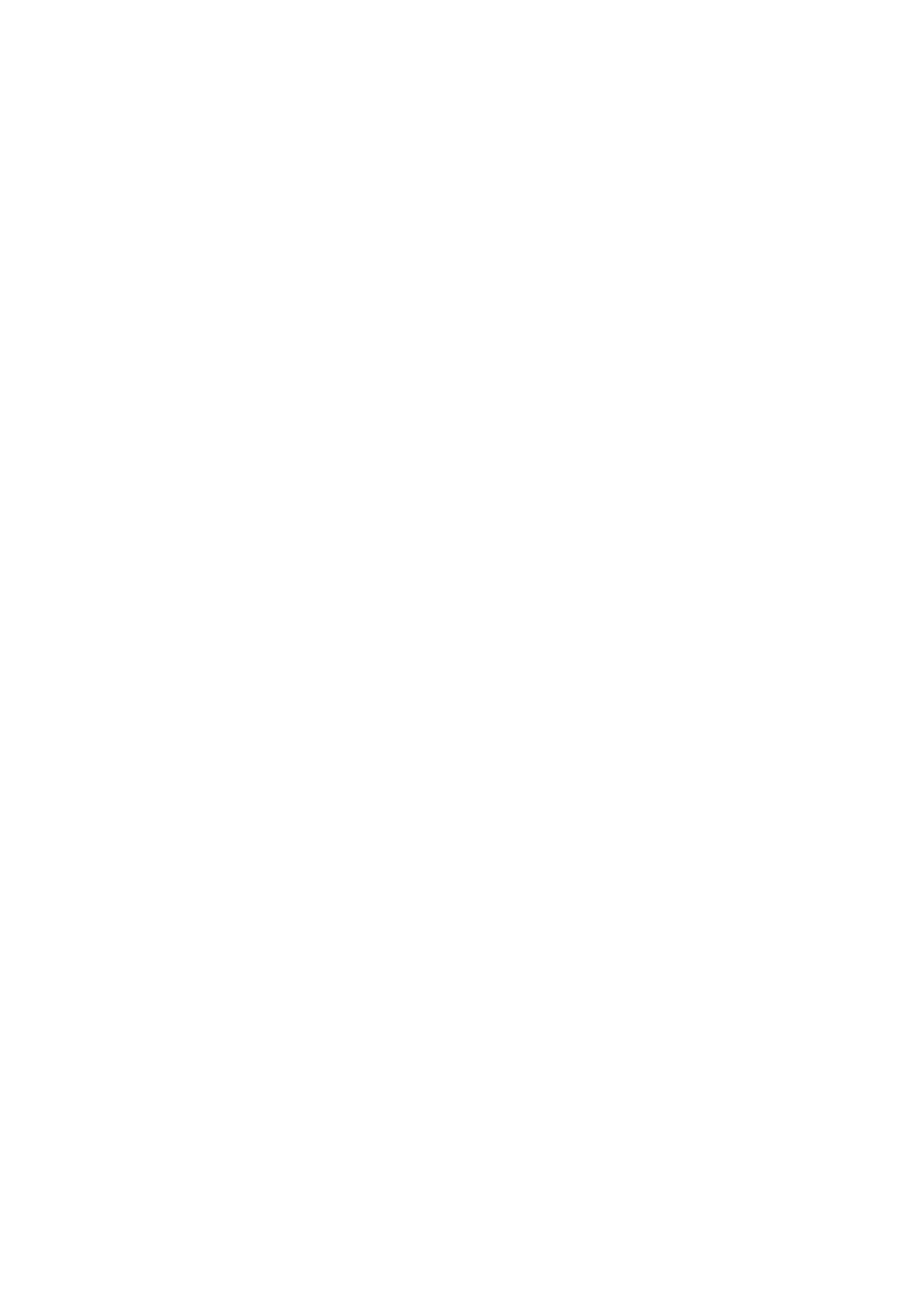**Appendix 2**

**Healthwatch Brent** 



**Summary of views gathered by HWB**

**For Brent Scrutiny Task group 07/01/15**

# **Views gathered by Healthwatch Brent**

We gathered 180 views:

93% came from members of the public 2% came from organisations 2% came from members of Healthwatch Brent

64% came from meeting people at health and social care services 21% through the enquiries email and telephone 15% by our reply mailers that we leave at health and social care services

# **Most people commented on -**

| <b>GP Services</b>                                  | 34% |
|-----------------------------------------------------|-----|
| Hospital                                            | 20% |
| Mental health                                       | 7%  |
| Children & young people's health services           | 5%  |
| Dentist                                             | 5%  |
| A&E                                                 | 4%  |
| A wide range of other services (1% per service) 25% |     |

# **Type of comments**

| Complaint  | 45% |
|------------|-----|
| Concern    | 20% |
| Compliment | 18% |
| Comment    | 11% |
| Questions  | 6%  |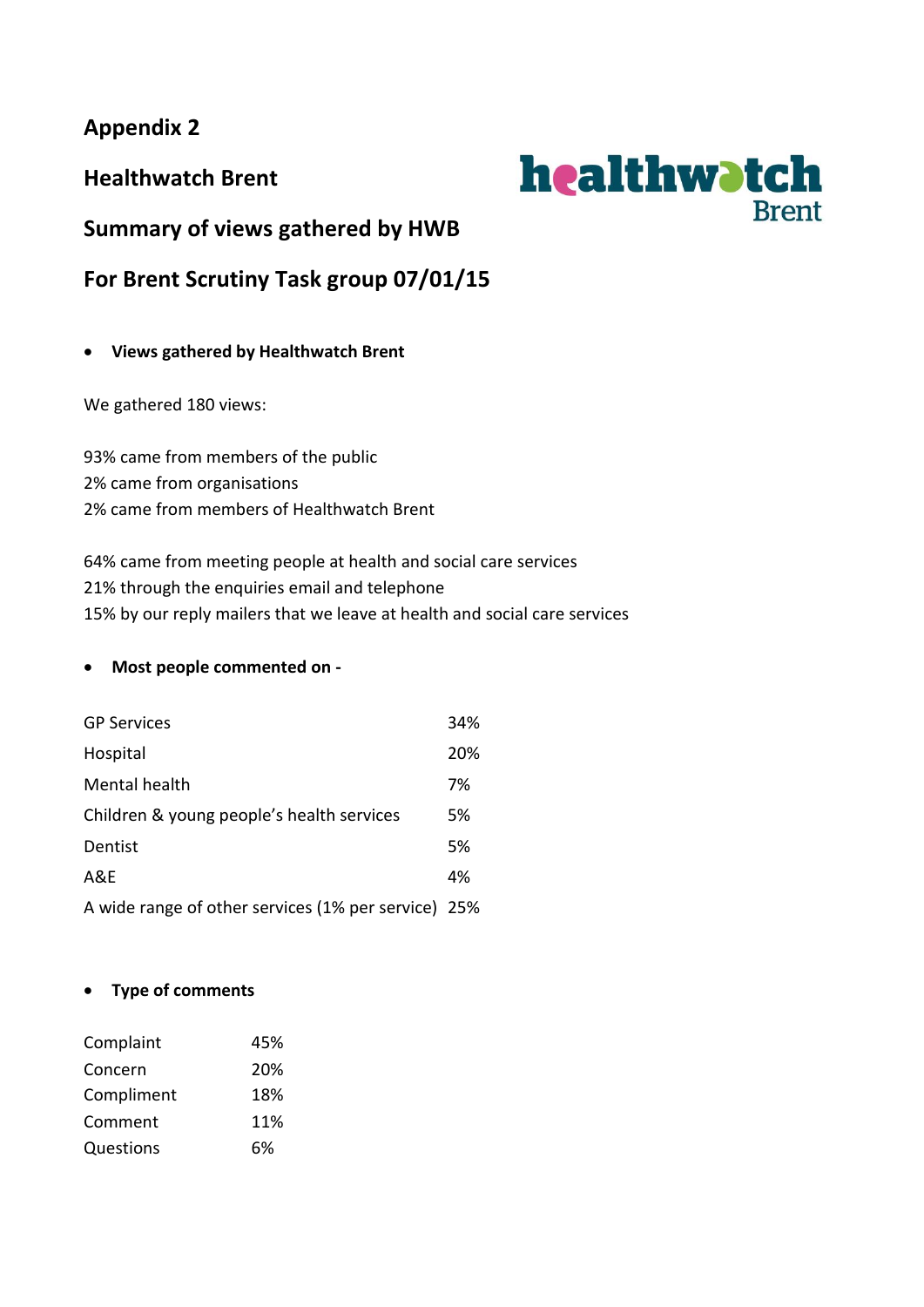#### **Views gathered on GP services – Healthwatch Brent – Nov 2014**

| Nature of comment                                            | Number         | %                                |
|--------------------------------------------------------------|----------------|----------------------------------|
| People giving views                                          | 59             | 34% of all views gathered by HWB |
| Total number of comments                                     | 64             | 100%                             |
| <b>Negative comments</b>                                     | 46             | 72%                              |
| Too long to get an appointment                               | 19             | 30%                              |
| Unhappy with diagnosis or referral                           | 11             | 17%                              |
| Not enough time with GP                                      | 6              | 9%                               |
| Poor physical environment                                    | 5              | 8%                               |
| Not seeing the same GP                                       | 4              | 6%                               |
| Rude receptionist                                            | 3              | 5%                               |
| Poor communication with people with<br>learning disabilities | $\overline{2}$ | 3%                               |
| Long waiting time in reception                               | 2              | 3%                               |
| Individual concerns                                          | 3              | 5%                               |
| <b>Positive comments</b>                                     | 15             | 23%                              |
| Good / helpful service                                       | 9              | 14%                              |
| Easy to get appointments                                     | 5              | 8%                               |
| Physical environment                                         | 1              | 1%                               |
| <b>Neutral comments</b>                                      | 3              | 5%                               |
| Some staff good, others not good                             | 3              | 5%                               |

#### **Quotes**

**GP –** "My concern is that it is difficult to get an appointment. I'm told to book on line. I've to wait along time to get an appointment."

"I'm happy with the service at Tanfield Ave Medical Centre. I can usually get an appointment within 2-3 days."

"I'm pleased with the service given. [My GP at] Kilburn Park Medical Centre is very good so there is usually a waiting list to see him."

# **HWB response –**

The CCG is trialling GP Hub appointments to make it easier to get an appointment. We sent out a survey about this to all of our individual contacts including over 200 local organisations. In December we will let Brent Council's Scrutiny Committee know what people said. We are carrying out surveys and producing a report to further explore GP services.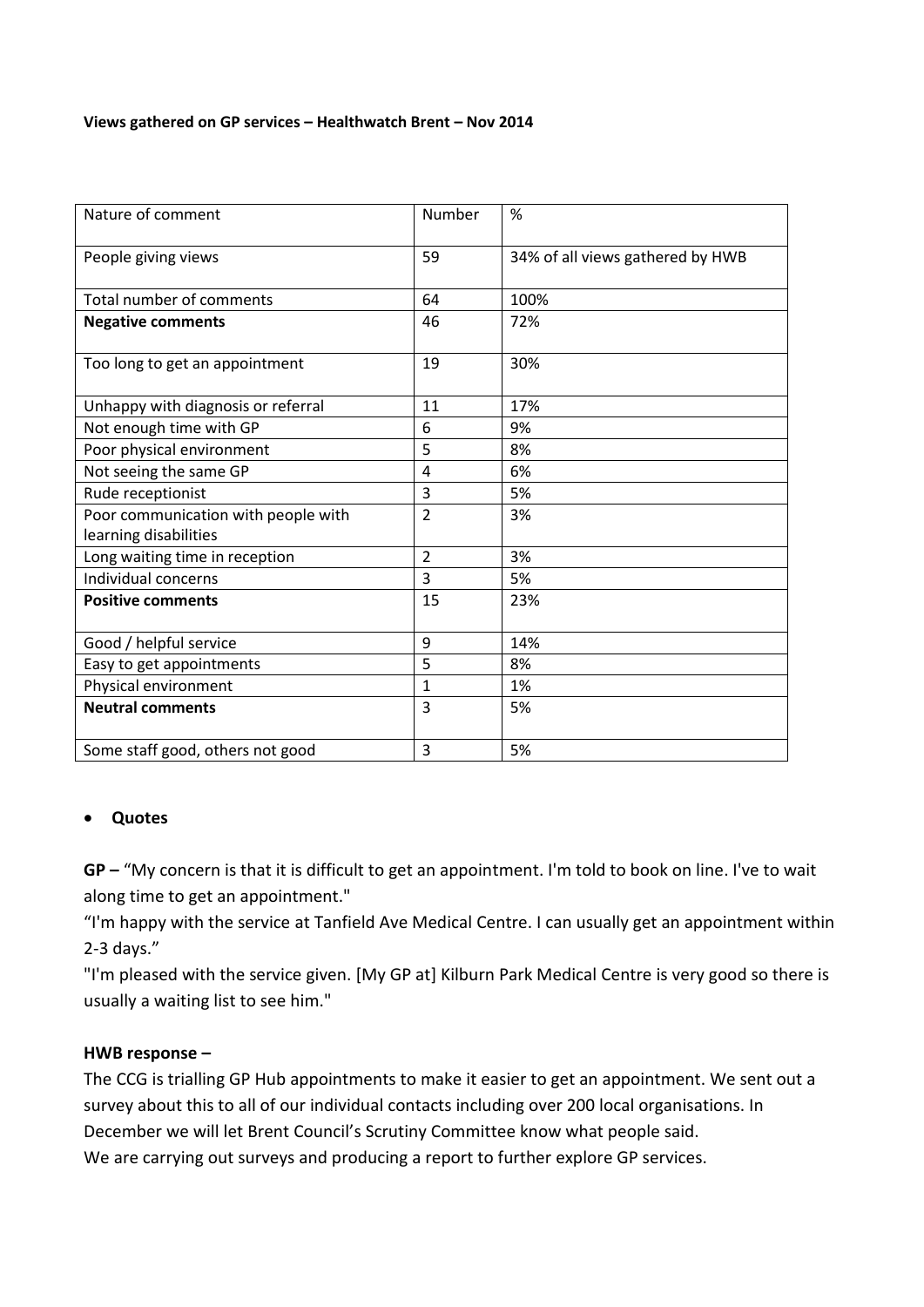**Hospital -** "There are communication problems, mostly with admin staff [at CMH]. They need to be more efficient. I ran up to make an appointment, I gave my name and address and I was told that I had been discharged because the records shows that I had died"

### **HWB response -**

We wrote to the relevant manager of 4 services to raise concerns and made direct contact possible for patients and their families to get a response, including Willesden Centre for Health and Care and Park Royal Centre for Mental Health.

**Children –** "It is good to have someone to talk to [at CAMHS]. However, to be better it would be good to have more things like Brent User Network."

#### **HWB response -**

We will undertake a fuller survey of young people to hear about their mental health services. We will produce a report on this early in 2015.

**Dentist –** Concern was raised by a number of people about a lack of dental treatment in Brent for people with learning disabilities. This related to a lack of communication about changes to services and that people now need to travel out of the borough for most treatment.

#### **HWB response –**

This has been constantly raised at the old Primary Care Trust, the Learning Disability Partnership Board and Brent CCG, without any improvement.

**A&E -** I was kept in A&E for 10hrs, without a diagnosis. I felt dreadful. I later found out that I have an over active thyroid- I don't have any faith in the medical service".

#### **HWB response -**

We will be visiting A&E at Northwick Park in December to get the views of patients. We will give this information to Brent Council's Health and Wellbeing Board.

# **What else we did in response to your views**

We signposted people to the correct complaints procedure, and to Voiceability if they needed support.

We met with CQC to start exploring how we share information about the concerns raised by people in Brent.

We trained 8 volunteers to make Enter and View visits to services that we have received concerns about.

We offered small grants to small organisations to gather views from their communities, so that we hear from as wide a range of people in Brent.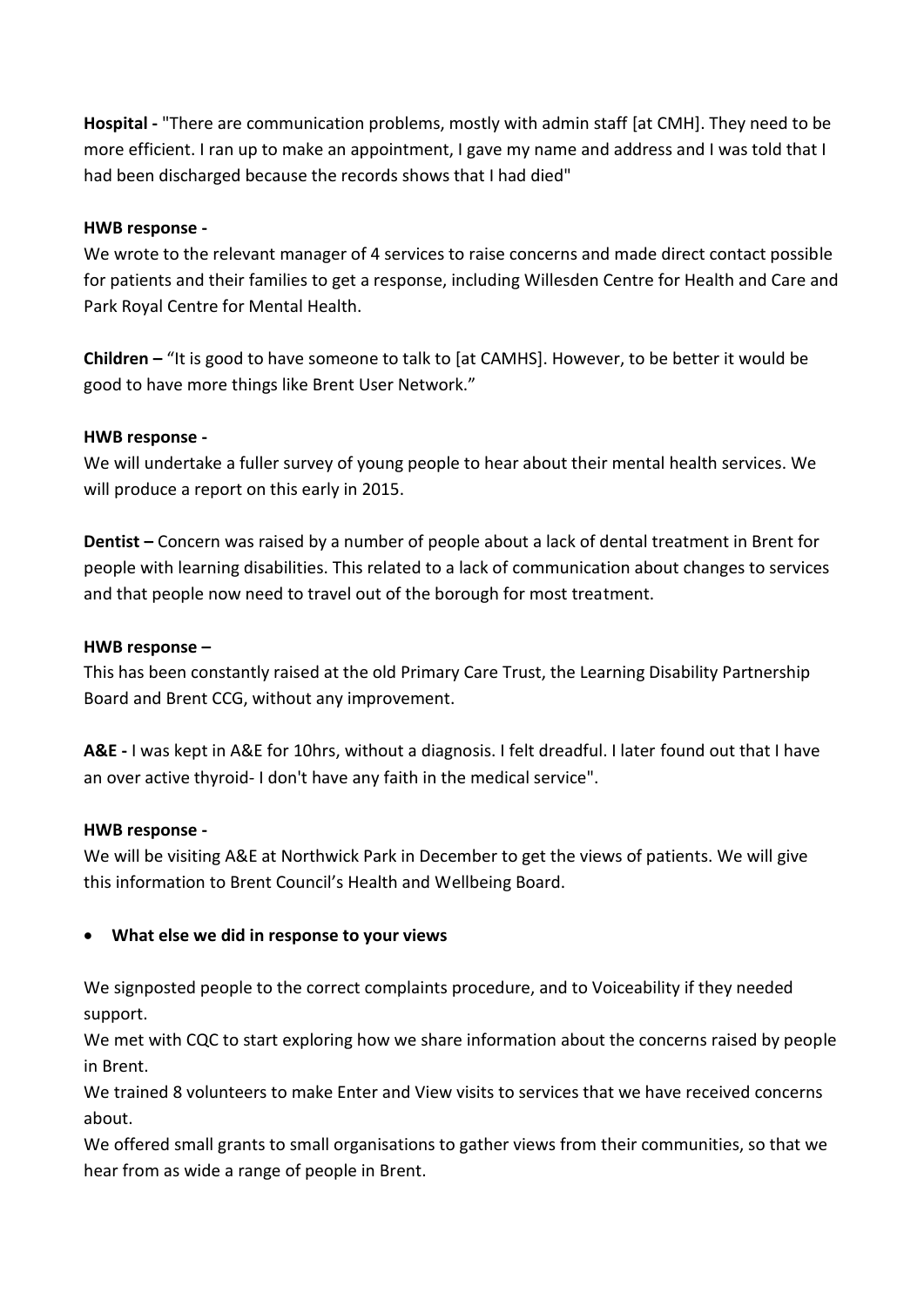#### **Additional views regarding referrals from GP to outpatients**

I had to wait for 9 weeks for a referral had to chase up a referral left at the surgery which had not been sent to the hospital. I then had to wait 8 months to see a counsellor

I'm disappointed to get paracetamol as a treatment after visiting the GP. It does not help. It's difficult to get a referral. Some GP are better than others, they give referrals and prescriptions for children, so it can be done."

Had problems accessing records from GP surgery - not co-operative at all. Had problems being referred to hospital, took several visits and another GP in the surgery eventually did the referral. When I tried to talk to GP about my concern, Dr. rang me and was very rude.

I've been getting a run around from my GP surgery and CMH. I had my annual eye check and was given new glasses. There was I problem with one eye and the Optician gave me a letter to give to my GP. I needed to have my eyes examined at Central Middlesex hospital. I have been waiting a very long time to get the appointment. When I checked at my GP surgery the receptionist said that the referral letter was faxed to the hospital. I went to CMH but they said that they had not received the referral. The GP receptionist claimed that CMH had lost the referral and they would fax it again.

GP taking time to get results back for urine test and blood test. Referred to hospital and had to repeat tests.

GPs do not give enough time or make referral in time for proper care.